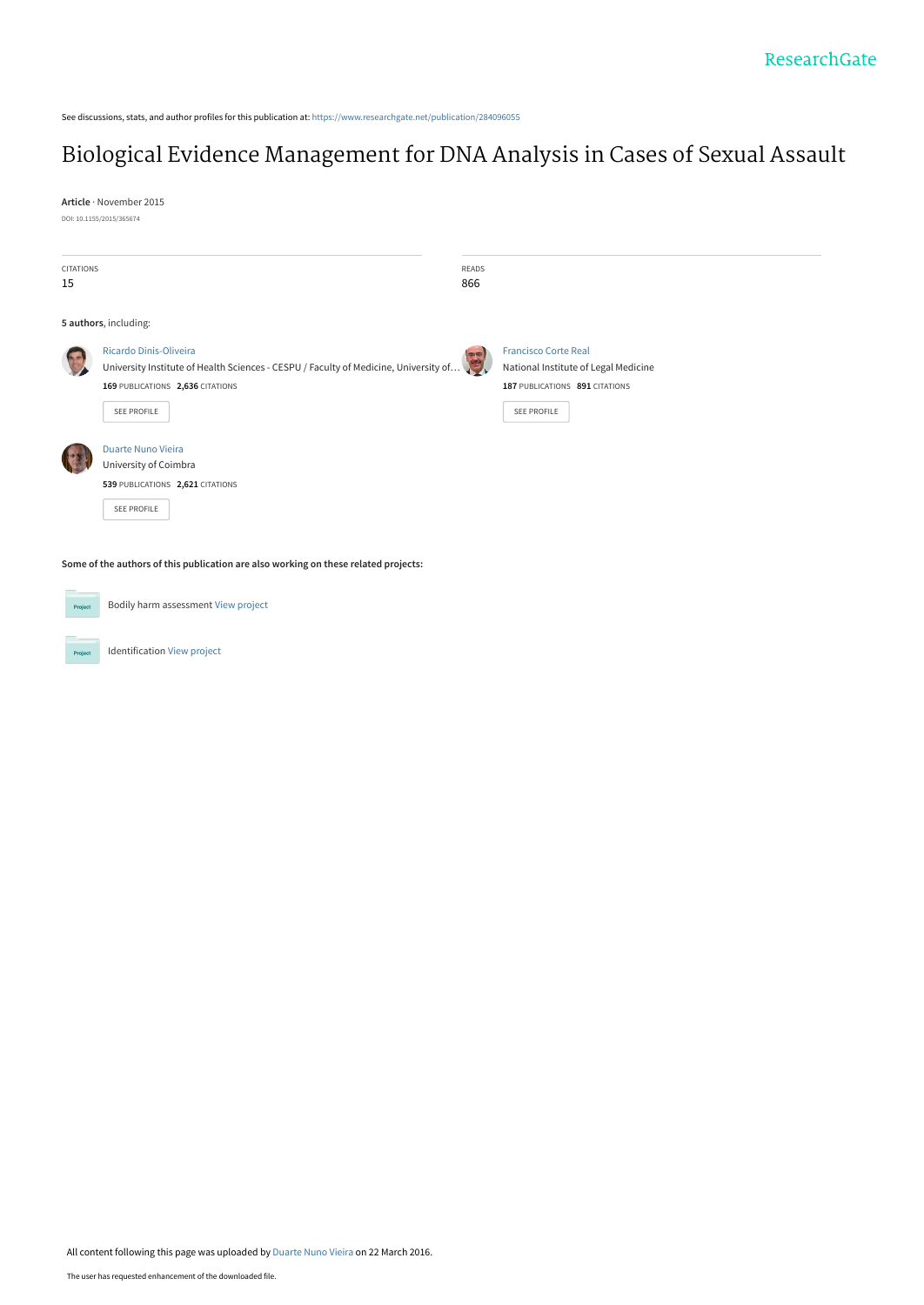# *Review Article*

# **Biological Evidence Management for DNA Analysis in Cases of Sexual Assault**

# **Teresa Magalhães,1,2,3 Ricardo Jorge Dinis-Oliveira,1,2,3,4 Benedita Silva,1 Francisco Corte-Real,2,5 and Duarte Nuno Vieira2,5**

*1 Department of Legal Medicine and Forensic Sciences, Faculty of Medicine, University of Porto, Porto, Portugal 2 Forensic Sciences Center (CENCIFOR), Coimbra, Portugal*

*3 Institute of Research and Advanced Training in Health Sciences and Technologies (IINFACTS), Department of Sciences,*

*University Institute of Health Sciences (IUCS), CESPU, Gandra, Portugal*

*4 UCIBIO/REQUIMTE, Laboratory of Toxicology, Department of Biological Sciences, Faculty of Pharmacy, University of Porto, Porto, Portugal*

*5 Faculty of Medicine, University of Coimbra, Coimbra, Portugal*

Correspondence should be addressed to Teresa Magalhães; tmaga@med.up.pt

Received 22 May 2015; Revised 3 August 2015; Accepted 5 August 2015

Academic Editor: Masao Ota

Copyright © 2015 Teresa Magalhaes et al. This is an open access article distributed under the Creative Commons Attribution ˜ License, which permits unrestricted use, distribution, and reproduction in any medium, provided the original work is properly cited.

Biological evidence with forensic interest may be found in several cases of assault, being particularly relevant if sexually related. Sexual assault cases are characterized by low rates of disclosure, reporting, prosecution, and conviction. Biological evidence is sometimes the only way to prove the occurrence of sexual contact and to identify the perpetrator. The major focus of this review is to propose practical approaches and guidelines to help health, forensic, and law enforcement professionals to deal with biological evidence for DNA analysis. Attention should be devoted to avoiding contamination, degradation, and loss of biological evidence, as well as respecting specific measures to properly handle evidence (i.e., selection, collection, packing, sealing, labeling, storage, preservation, transport, and guarantee of the chain custody). Biological evidence must be carefully managed since the relevance of any finding in Forensic Genetics is determined, in the first instance, by the integrity and quantity of the samples submitted for analysis.

### **1. Introduction**

Biological evidence with forensic interest may be found in several cases of assault, being particularly relevant for sexually related ones. Sexual aggression constitutes a serious social and public health problem that calls for an urgent forensic medical examination (FME), particularly in acute cases, that is, when the elapsed time between the assault and the FME is less than 72 hours, in the generality of cases [1–6].

In these cases a large number of forensic areas are involved (e.g., clinical forensic medicine, genetics, and toxicology) aiming to obtain the proof and elaboration of a final forensic report [1].

From the forensic intervention perspective, despite some published protocols and guidelines, few countries have officially adopted guidelines for evidence management, namely, in acute sexual assault (ASA) cases. Even when guidelines are adopted they may vary within the same country, between different regions and different institutions. However, to standardize the FME of ASA victims and the credibility of forensic practices, which are essential during judicial proceedings, clear guidelines developed by the scientific community are required [2, 6].These guidelines will aid in optimizing forensic intervention and reduce unnecessary variations in the procedures, as well as improving collaboration among several entities and professionals, while enabling a well-timed and comprehensive forensic evaluation. An essential part of these guidelines should concern management of biological evidence for DNA analytical studies.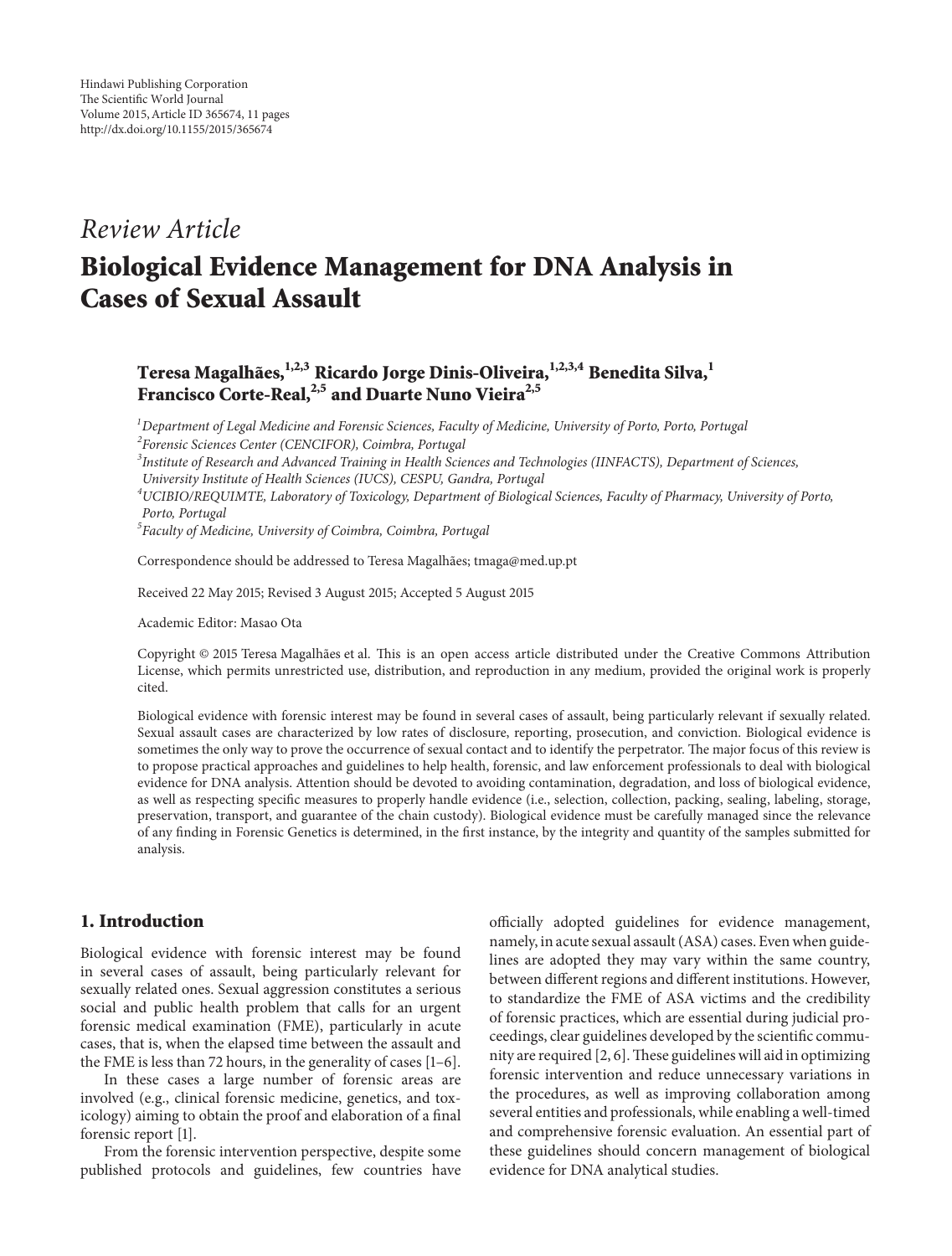This work will focus on the management of forensic evidence, more specifically the biological samples. Indeed, examiners performing FME in ASA cases must have knowledge and training in collecting and handling evidence, always respecting guidelines and legal obligations. This is true regardless of the value of other forensic procedures (e.g., forensic interview, forensic medical history, photo documentation, or physical examination) that may be required. Examiners should also be aware of the scope and limitations of laboratory analysis as well as the consequences of contamination or degradation of any evidence [7]. Moreover, the interpretation of the findings related to evidence should also receive careful and thorough consideration, as there are multiple variables that may influence the quality of evidence [8, 9]. All these variables should be taken into consideration and discussed in any recommendations or guidelines, as well as in the expert (medical or laboratorial) reports.

Because of its utility in proving the occurrence of sexual contact and the identification of the suspects, biological evidence for DNA studies is nowadays considered the most important evidence for legal proof in courts of law [4, 10–12]. The proper handling procedures during selection, collection, packaging, labeling, storing, and transportation of evidence to the laboratory are key steps aiming to achieve final valid and reliable results [8, 9]. Oversights or faults in these procedures can call into question the production of the proof, namely, regarding evidence preservation (loss or contamination) and chain of custody [13].

In this study, we aimed to review and update forensic procedures already implemented in various forensic institutions. These are based on Portuguese and international forensic expertise and evidence gathered through the review of scientific literature and institutional guidelines. However, it is important to note that the application of these guidelines is highly dependent on the available local resources and should be mainly regarded to promote the quality and safety of forensic practices and fill some existing gaps.

It is hoped that this work can be a useful tool (not only for forensic practitioners) to help the mission of forensic expertise regarding ASA, promoting the ability of professionals to detect, collect, and properly appraise biological forensic evidence.

#### **2. Forensic Evidence**

In every crime against people, as in sexual assault, the contact between the perpetrator and the victim, or his/her environment, or both always leaves evidence which is transferred from the perpetrator to the victim, to the scene, and vice versa [8, 14, 15].

Forensic evidence, in the broadest sense, is any item or information about a suspected crime, which is considered to be relevant to an investigation in order to find the truth of the facts. It may be useful to (1) orient police investigation; (2) provide a reliable identification of the perpetrator; (3) exonerate a suspect or an accused from a crime; (4) support or contradict a victim's, witness', or suspect's statement and, consequently, promote police to conduct further investigations; (5) provide information about the crime scene; and

(6) provide proof that attests to the occurrence of the alleged event.

Typically crime scene evidence could be found on any place where a criminal offence was committed, on anything worn or carried by the victim during the time the offence or within or on the body of any person associated with the offence.

Evidence may be found at the victim's body or clothes, in condoms or bed clothes, or at the crime scene [2, 11, 16– 19]. Therefore, the examiner should rapidly inform police to isolate and protect the crime scene and should collect first the more urgent samples [20]. Nevertheless, professionals must be aware that in ASA cases the victim's body may be the most important part of the crime scene [5].

Two types of evidence can be considered:

- (a) Direct evidence: it establishes the fact without needing further investigations. The most important one is the eyewitness or victim statement; nevertheless, their statement can be prone to many inaccuracies and may be contradicted or supported by other types of evidence (e.g., biological evidence for DNA testing) [6].
- (b) Circumstantial evidence (or indirect evidence): it needs to be identified and matched with a control or reference sample collected from the victim, suspect, and/or the crime scene or database. Although it is more objective than direct evidence, it must be handled carefully aiming to avoid risk of destruction, contamination, or loss. It is the majority of the evidence analyzed in the forensic laboratories and can be divided into two basic classes. (1) Physical evidence: it includes items of nonbiological origin, such as finger and foot prints, shoe/tire impressions, fibers, paint, soil, dirt, glass, headlamps or arson debris, explosives and gunshot residues, and figured injuries (e.g., bite marks, scratches) [6, 21]. They are very useful to identify the crime scene and should be collected when available [8, 14, 22]. (2) Biological evidence: it includes items from a biological origin, usually from the victim or the perpetrator (e.g., semen, vaginal fluid, oral fluid, sweat, blood, and other body fluids, hair, cells of the alleged perpetrator under a victim's finger nails, or epithelial cells of the alleged victim present on the penis of the perpetrator) [19, 23], and botanical elements (e.g., pollen, plants, and wood). It is considered the most important type of evidence (especially semen) since it is very useful to prove that physical/sexual contact occurred and to identify a perpetrator through DNA studies [5, 9–11, 24].

#### **3. Biological Evidence**

The collection of biological evidence for DNA studies is particularly useful in ASA cases to establish the occurrence of sexual contact and to proceed with suspect identification. In fact, the presence of semen on a prepubertal child's body, clothes, or vicinity during the FME usually confirms the diagnosis of the sexual contact and is generally accepted in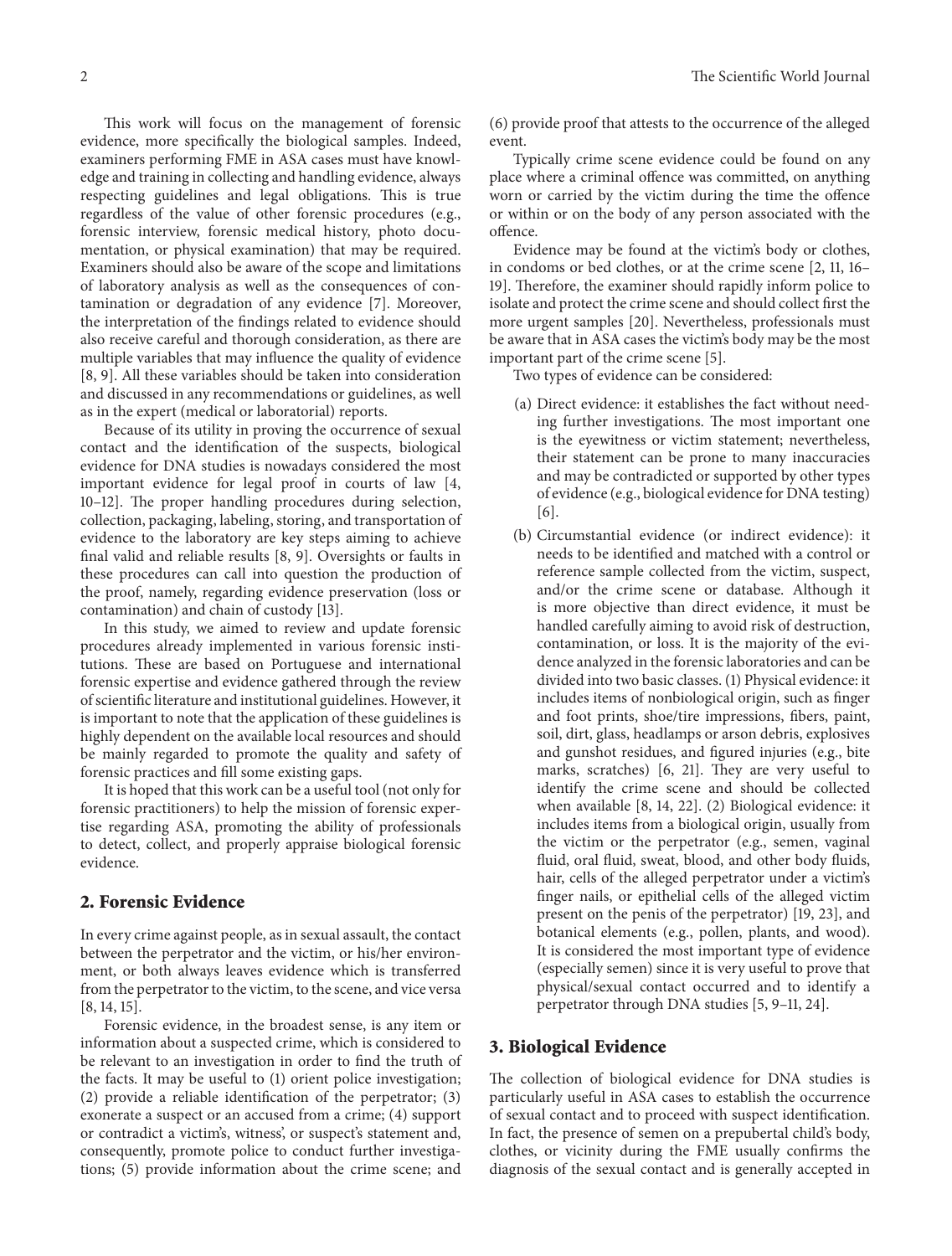a court of law as proof [3, 17–20, 25, 26]. Nevertheless, this interpretation should not be regarded as an irrefutable proof, especially for incest or intrafamily cases, since a secondary transfer of sperm cells from adult clothing/bedsheets to babies' or children's clothing during laundry washes was previously evidenced [27, 28]. Moreover, a complete genetic profile of the father can be obtained despite the fact there was absolutely no sexual abuse involved [27, 28].

The following considerations should be taken in order to help forensic examiner to define the best practices in each case and to interpret the findings:

- (a) Semen (spermatozoa suspension in the seminal fluid): it is rarely present in oral, anorectal, and vaginal cavities 6, 24, and 72 hours after sexual contact, respectively [22, 29]. In vaginal cavity the half-life time depends on the age of the victim (pre- or postpubertal) and if the semen is localized in the cervix, the half-life may be much higher than 72 hours [22, 29]. In postpubertal girls spermatozoa may remain motile in the vaginal secretions for 6 to 12 hours and in the cervix for as long as 5 days [30]; nonmotile spermatozoa may be found in stains of vaginal secretions from 12 to 48 hours after ejaculation [22, 29]. The half-life of semen in the prepubertal girls is comparatively shorter due to the absence of cervical mucus [22, 29]. Dried secretions on clothing remain quite stable, so that semen may be detected for longer than 1 year [22, 31]. These half-lives represent mere estimations, since several variables (that should be described in the forensic medical report) must be considered when documenting the presence or not of semen in sexual assault cases [22, 29, 31]: (1) the type of practice and circumstances (e.g., where evidence is deposited; ejaculation occurred in the skin, oral, anal, or vaginal mucosa or in the cervix; condom use; the perpetrator is azoospermic or vasectomized); (2) the time between sexual contact and evidence collection; (3) victim's gender, age, and activities (e.g., urinating, defecating, vomiting, brushing teeth, bathing, eating, drinking, smoking, spitting, running, and walking) after sexual contact.
- (b) Observation of spermatozoa under an optical microscope (e.g., using stains such as the Kernechtrot Picroindigocarmine (KPIC; or Christmas Tree stain), Giemsa, hematoxylin/eosin, and methylene blue/eosin) or by phase contrast microscopy (no stains): these are considered for diagnosis of sexual contact and the concomitant observation of motile spermatozoa allows estimating the time of the assault. However, since these techniques do not lead to the identification of the perpetrator and biological material is lost to perform smears, some authors do not recommend this procedure. The absence of spermatozoa may occur if the suspects are azoospermic or vasectomized or if semen stains are dry [24, 32]. Under an optical microscope, the Florence Iodine (FI) test is used for seminal fluid identification by detecting the presence of choline through the addition of an iodine based

reagent, which produces characteristic brown choline periodide crystals. In a recent study, Hardinge and colleagues [33] observed that prostate-specific antigen (PSA) is much more sensitive but less specific than the FI test to confirm the presence of seminal fluid.

- (c) Seminal acid phosphatase (AP): this enzyme is present in semen and for positivity, the presence of spermatozoa is not needed since it is a prostatic enzyme. In postpubertal girls' vagina or cervix, the possibility to register elevated AP levels ranges from 24 hours [24] to 72 hours after ejaculation [22, 29]. AP levels are elevated for a much shorter time in mouth (perhaps only 6 hours) and in the rectum (less than 24 hours), but only estimates are available [34]. On the other hand, in spite of an elevated level of AP being a specific indicator of recent sexual intercourse and ejaculation, its use as evidence is somewhat limited due to the existence of an isoenzyme in low levels in postpubertal vaginal fluid and female urine [22]. The presence and concentration of AP in prepubertal girls is unknown. Analytical techniques to quantify AP (e.g., Brentamine Fast Blue reaction) should be regarded as guide and if result is negative, DNA studies (autosomal STRs and Y-STRs) must proceed [35]. Indeed, the results of the Brentamine colorimetric reaction may be difficult to interpret due to the interference of fabric colors and therefore may lead to false negative results.
- (d) Prostate-specific antigen (PSA): it is a serine protease produced by prostatic epithelial cells found in many tissues (e.g., seminal fluid, prostatic fluid, male serum, male urine, apocrine sweat glands, and breast milk from lactating women). Although PSA is not tissue and gender specific, in ASA cases, the interpretation of the results should not pose a significant problem due to its low concentrations in nonprostatic fluids [36–38]. PSA can be found up to 48 hours in postpubertal girls' vagina or cervix [24]. PSA is considered one of the most sensitive methods for semen detection and can be applied for azoospermic individuals. Similar to AP, PSA should be regarded as guide and if result is negative, DNA studies (autosomal STRs and Y-STRs) must be performed.

Other aspects should be considered:

(a) Oral fluid: it constitutes the second biological evidence commonly found in ASA cases, often observed by the Phadebas test, which detects  $\alpha$ -amylase activity. Nevertheless, it should be taken into account that  $\alpha$ -amylase can be present in body fluids other than saliva. This biological material transports epithelial cells from buccal mucosa which contains DNA [3, 4, 23, 39, 40]. It is very useful since the perpetrator commonly licks, bites, or kisses the victim, and his/her oral fluid may prevail on the victim's skin (e.g., neck, thorax, and abdomen). Cigarette filters, bottles, or cans of soft drinks are likely to lead to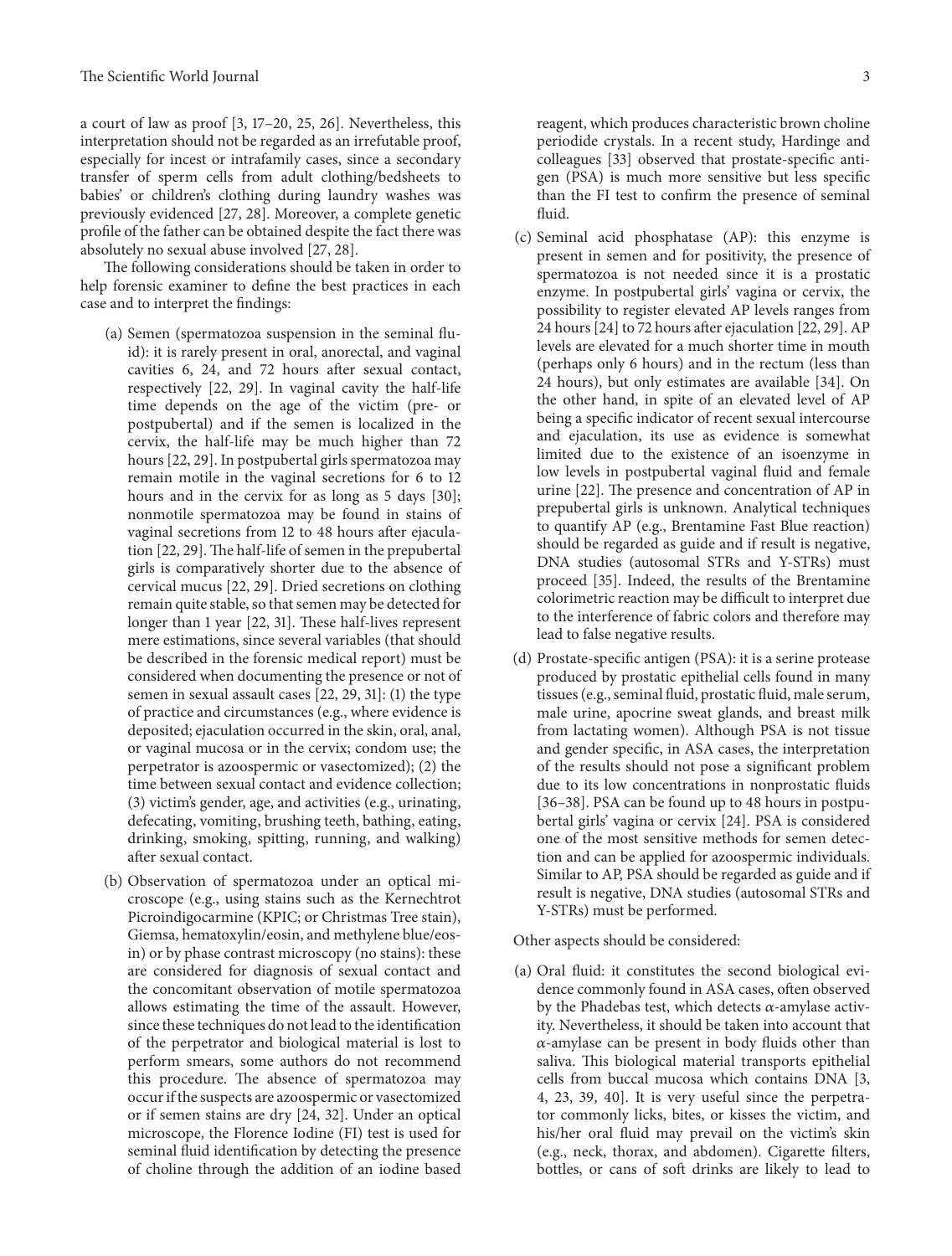the identification of the perpetrator. Stamps and envelopes are less likely to provide DNA that could lead to a perpetrator because they are usually now self-adhesive and therefore few people lick them anymore.

- (b) Some studies argue that perpetrator's DNA may be detected in the victim's oral cavity up to 1 hour after intense kissing [41]. Nevertheless, collection within this period is very difficult to accomplish, since the victims are presented later for FME and usually wash their mouth. Thus the collection of oral fluid must be performed as soon as possible for victim's hygiene and comfort but also for avoiding loss or destruction of this sensitive evidence that normally presents low amounts of DNA.
- (c) Head or pubic hair, and/or epithelial cells of the victim or perpetrator transferred between them during the sexual contact or a fight, should also be collected with utmost care due to the low amount of DNA present [2, 4, 5, 42–46]. It should be born in mind that the pubic hair transferred during intercourse, victim being in the dorsal decubitus position, is minimal even if samples are collected during a short time afterwards, as previously demonstrated [45].
- (d) The fingernail hyponychium is an isolated area where evidence may accumulate and can provide a valuable source of evidential material for investigation. During the course of a sexual assault, trace amounts of skin (especially if the victim scratched the perpetrator), body fluids, hairs, fibers, and vegetation may collect under the nails of either the victim or perpetrator [42, 43, 47]. The persistence of foreign DNA did not tend to last beyond 6 h [42].

## **4. Evidence Preservation**

Evidence preservation aims to avoid its destruction, contamination, or loss.

*4.1. Destruction.* To avoid the destruction of evidence, the professional to whom the case was reported should inform the victim or any person who reported the incidence/offence about practices that the victim should refrain from until FME can be completed [3–5, 26, 48, 49]:

- (a) shower or wash any part of the body, including mouth, hands, and head hair;
- (b) brush teeth;
- (c) clean or cut fingernails;
- (d) comb or cut paint hair;
- (e) perform vaginal irrigation;
- (f) urinate, defecate, or vomit (and if this is imperative, do it in a clean container with a lid);
- (g) eat, drink, chew, or smoke;
- (h) run or perform any kind of sport activities or the same;
- (i) change, wash, or destroy clothing worn during the event;
- (j) change or destroy sanitary pads worn during the event;
- (k) touch the crime scene (including emptying garbage can or flushing the toilet).

Moreover in order to prevent DNA degradation, the forensic examiner must correctly select the type of material used for collection and storage (e.g., paper versus plastic containers please see Section 5.3) and ensure complete drying of the sample prior to packaging [9, 13, 50].

*4.2. Contamination.* For DNA studies, one of the greatest laboratory barriers is the contamination of genetic material from other sources (e.g., from the examiner and other biological evidence). Contamination may occur during the sexual contact (e.g., if there is more than one perpetrator), during the period between the sexual contact and the FME, during the FME, and in the laboratory [51–53]. In order to avoid it, examiners should take special precautions to prevent cross-contamination between evidences [7, 29, 50]. For this purpose, it is important [4, 54]

- (a) to work under aseptic conditions to avoid microbial contamination;
- (b) to always use disposable supplies to ensure individual protection (e.g., gowns, powder-free gloves, mask, or other protective clothing) and to avoid direct contact with the samples;
- (c) to ensure that the room where FME takes place is regularly cleaned before and after patient use;
- (d) to avoid sneezing, coughing, or talking over the samples;
- (e) not to drink, eat, and/or smoke when handling samples;
- (f) to store swabs or other samples separately, ensuring that they are contact-free (e.g., while drying or during storage), particularly in circumstances where reference samples were also collected at the same time [49];
- (g) to avoid contamination with evidence of other body areas, since the specific location of each biological sample is crucial to the investigation [29]; gloves should be changed regularly between the collections of each item of evidence;
- (h) not to touch the cotton-tipped swabs.

*4.3. Loss.* In many ASA cases, the evidence is recovered in very low amounts. Consequently, two issues must be weighed: the number of swabs to be performed during the collection for each evidence and the pertinence (or not) of doing semen smears for spermatozoa observation under optical microscope.

The number of swabs performed per body area is important for financial reasons but also due to evidence concentration in each swab. Hochmeister and Ferrel [49] consider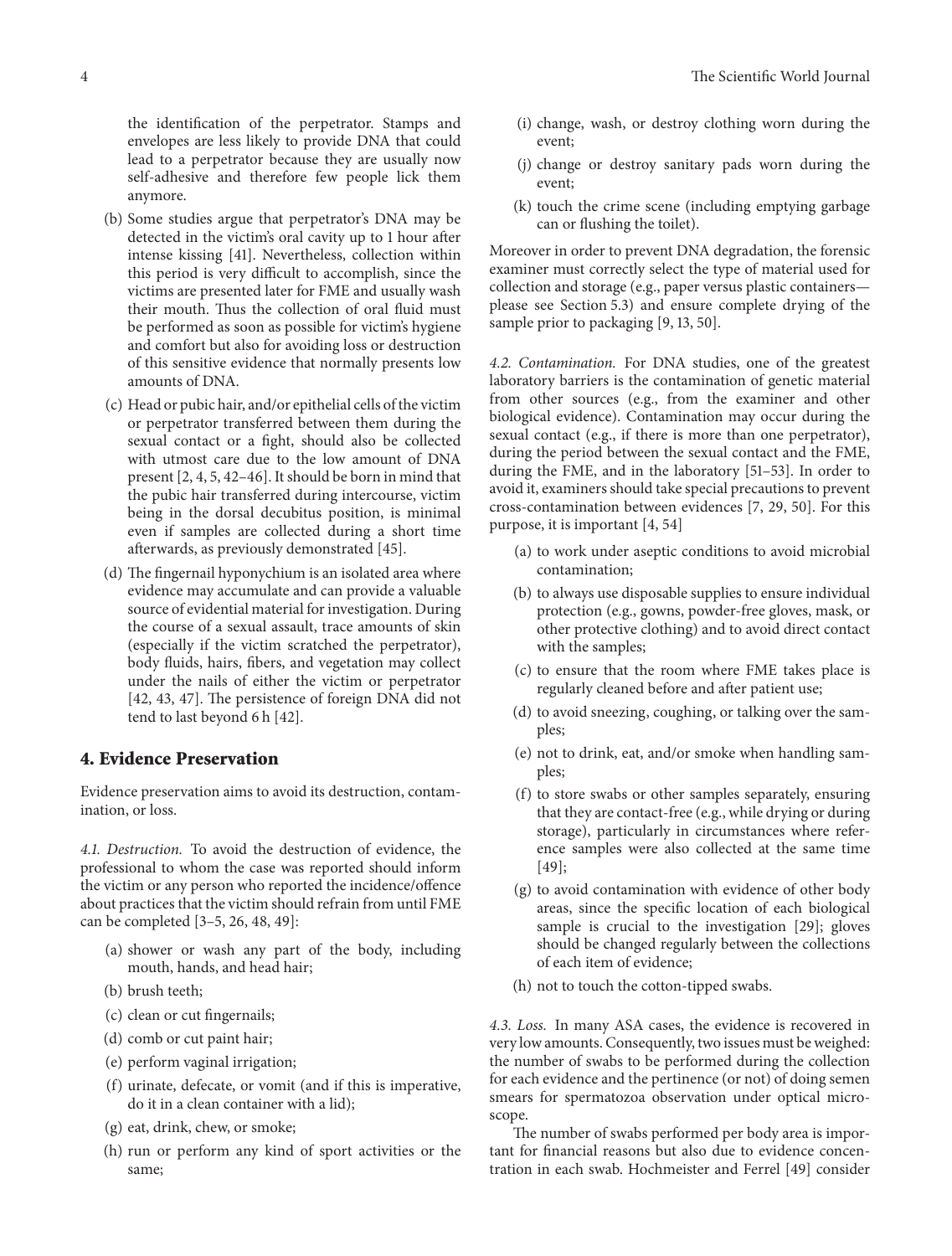that one swab per item of evidence is more than enough. Others advise to collect at least two swabs for the same item of evidence [22, 29, 55, 56]. The medical examiner should justify the adopted procedure in the FME report and consider the following objectives in the decision making process: (1) ability to conduct independent analysis for counterproof; (2) collection of all biological evidence available; and (3) facility to collect evidence.Therefore, it is important to highlight how each technique meets these objectives [6]:

- (a) One swab: it is a rapid technique but does not guarantee that the entire evidence is collected for laboratory analysis. It is particularly useful in the presence of evidence with limited quantity. Moreover, if counterproof is required, two situations may be possible: (1) half the cotton swab could be preserved in the laboratory allowing one to perform a new analysis that will begin from extraction of DNA; (2) the entire swab is used in the first forensic analysis (most common situation) and counterproof analysis must be made from DNA previously extracted, ensuring that both analyses begin from the same DNA sample.
- (b) Two swabs simultaneously: in this case, biological material will be divided into two swabs, which could reduce the success of the laboratory analysis. Furthermore, nothing can guarantee that the two swabs, even used together, have the same evidence quantity, which for some authors seems to be relevant for legal issues. The evidence is rapidly collected and allows the use of the second swab for counterproof [29, 55, 56]. In anogenital area this technique is only performed in adult or postpubertal victims. It should be considered when there is enough biological material available (e.g., direct ejaculation within vaginal cavity occurred).
- (c) Two swabs successively or "double swab technique": it is the application of two successive swabs, the first being wet (aiming to collect the majority of the evidence) and the second being a dry swab passed through the same place, the order of the swabs being annotated. This technique aims to collect the largest quantity of evidence available. It is not rapid and there is no guarantee of equality of the two swabs (the second swab may have much lower concentration of the evidence), reducing usefulness in counterproof. In spite of these limitations, this technique has been widely reported in the literature for the collection of various different biological samples (e.g., perpetrator's oral fluid or epithelial cells on the victim's skin) due to good outcomes [23, 39, 47].

In the majority of cases, semen smears for spermatozoa observation under optical microscope should not be performed, except in very specific circumstances, which should be detailed in the FME report. The following reasons justify their uselessness [49]:

(a) Many variables impact the semen motility and its observation by the examiner does not give a precise estimation of the time of the sexual contact.

- (b) Due to the increasing number of vasectomized individuals, a semen smear has become a less effective screening tool to prove sexual contact.
- (c) DNA analysis will be performed in the forensic laboratory regardless of the examiner's findings on a smear.
- (d) Precious DNA evidence studies may be wasted by preparing a smear.

#### **5. Evidence Management**

Good evidence management must properly ensure procedures in the sequence ranging between selecting and collection, packing, sealing, labeling, and insertion into the *kit*, its storage, preservation and transportation, and reception by the forensic laboratory, always ensuring the compliance of chain of custody.

*5.1. Evidence Selection.* The details of the sexual assault history and the physical exam should guide the examiner for evidence collection [3, 4]. During the physical examination, an alternate light source may assist the detection of some findings (that may need special techniques for visualization such as injuries) which may be invisible to the naked eye [57, 58]. Lamps are also an effective alternative to chemicalbased screening tests.

Semen is very fluorescent in nature and the fluorescence can be observed on dark as well as light textiles when illuminated with an intense UV light, without the need for using colored goggles. To detect semen the standard Wood's lamp (wavelength 360 nm), often used during SAS examinations, has been shown to be ineffective since several creams and ointments fluoresce in a similar manner to semen [59]. Instead, other light sources, with appropriate filters [59], may be used with the understanding that relatively fresh semen might be more easily observed with the naked eye than with an alternative light source [29]. Application has been possible on skin surfaces and vaginal, anal, and pharyngeal mucosa. The Polilight has also been considered a useful light source to detect biological samples such as semen, oral fluid, and bloodstains (e.g., on clothing) [60–62].

*5.2. Evidence and Reference Sample Collection.* In ASA cases, biological fluids collected on cotton-tipped swabs are the most important items of trace evidence. However, all evidence must be collected since, in most cases, it is not possible to collect it later on; even if evidence is still intact, the chain of custody may already be "broken" and evidence will be compromised and therefore should not be analyzed since it will not be admissible in a court of law. For this reason, it is advisable to collect any evidence relevant to the case even though only some samples may be subjected to laboratory analysis [7, 50].

The technique and materials used to collect evidence depend on the type of evidence and its support. For DNA analysis, swabs are usually preferred to collect semen and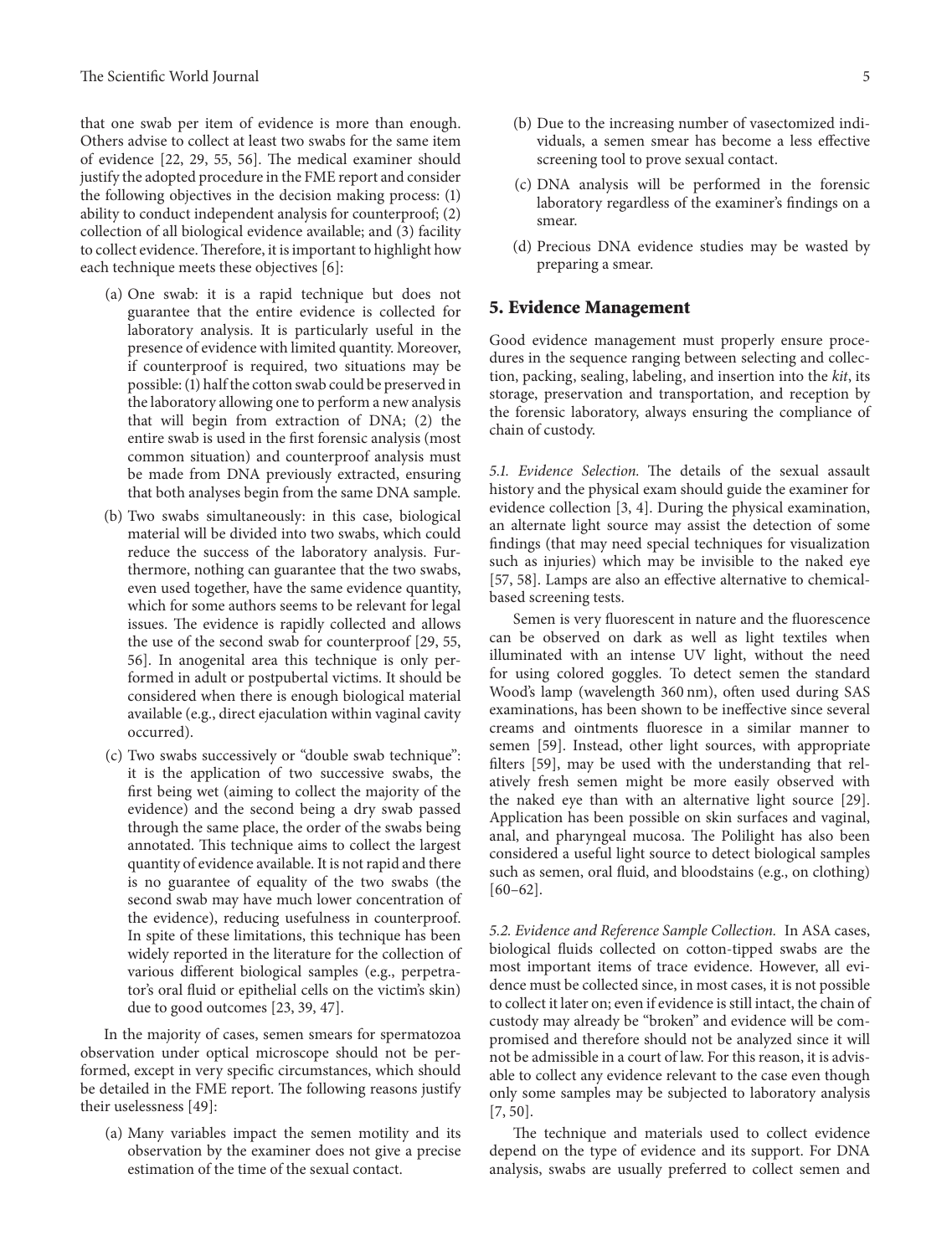other fluids, but different techniques exist for hair collection, for example. The presence of inhibitors is another limitation that sometimes examiners have to face [16]. Indeed, substances such as indigo dye present in denim affect the PCR amplification and therefore compromise the DNA results [63, 64].

*5.2.1. Swab Techniques.* Depending on the purpose, swabs of different design, shape, and size are commercially available and should be judiciously selected. Synthetic swabs (e.g., flocked nylon) are now available and are proved to be more efficient at releasing cells during the extraction [26] than cotton-tipped ones. Generally, the collection should be done by gently (to prevent exfoliation of the victim's own epithelial cells) rubbing in a circular motion for 15 seconds, a restricted area of the mucosa or skin, from the periphery to the center and rotating the swab. In the following, specific collection procedures are briefly outlined according to surface type examined [3, 46]:

- (a) For dry surfaces (e.g., skin) the swabs should be slightly moistened with 1-2 drops of sterile distilled water, "damp swab." Phosphate buffered saline (PBS) is also advocated (e.g., penile swab) since it prevents cells rupturing or shriveling up due to osmosis.Therefore, visualization of spermatozoa or vaginal epithelial cells from swabs is more prone to be successful, especially if the number is reduced. PBS does not affect subsequent DNA analysis. The same is not true for certain saline solutions and tap water due to electrolytes content and pH [65].
- (b) For mucosa/epithelium (e.g., oral) or other wet surfaces, a dry swab should be used.
- (c) To collect evidence from underneath fingernails, a damp, small, and thin tip swab should be used to be able to reach under the fingernails.

All collected swabs should be air-dried at room temperature for a minimum of one hour [22]. To accelerate drying, a cold hair-dryer (not heat to dry swabs) or a swab dryer may be used [22] and the chosen procedure should be described in the FME report. Nevertheless, it should be highlighted that the use of a cold hair-dryer to dry swabs is controversy since it could promote cross-contamination of samples by having biological material fly inside the hood or over the area where swabs are being dried and on the hairdryer itself. Some of this material could end up on subsequent swabs to be dried. Therefore it is mandatory that each swab is dried separately and the hood/area/dryer must be thoroughly cleaned between samples to prevent contamination.

*5.2.2. Other Techniques.* Other techniques to collect biological evidence (e.g., loose hairs) or physical evidence may be used, such as disposable plastic tweezers, combs, or scrapers (the latter for fingernail evidence). All specimens should be collected separately and packaged inside a little paper bag or in a bindle (piece paper folded in order to hold evidence at the center, avoiding loss in the folds of the envelope or bag; the sheet is folded in half and then folded again into three equal parts).

In case of stains on substrates that can be brought in the laboratory (e.g., clothes), collection should be performed in the laboratory and not on-site. Clothes or other items should be collected separately in appropriate paper bags [3].

Disposable plastic pipettes may be useful to collect liquid remains and, in this case, the material must be packed in a tube or another suitable container.

Tape adapted to evidence collection (e.g., on clothing or other support) could be repetitively applied at the suspected sites and then placed directly in the DNA extraction tube [66].

If a broken fingernail is collected as evidence, the cut should be performed away from the broken area.

*5.2.3. Reference.* Reference biological sample from the suspect and the victim should be collected to perform comparative DNA testing and then correctly labeled to avoid confusion with the evidence [67]. An oral fluid reference sample is usually performed using a foam swab [4]. Most frequently, appropriate reference swabs (e.g., serrated) are used to vigorously rub the oral mucosa (inner cheek) in order to collect some mucosal cells, as rapidly and painlessly as possible.

If oral-genital contact is suspected, blood or hair sample may be preferred to act as reference sample since oral sample might be contaminated with the perpetrator's DNA. A blood sample should be collected by venipuncture and deposited onto an appropriate support (e.g., clean white cotton fabric, cellulose, and FTA paper (promotes long term storage of the blood/DNA at room temperature)). If it is suspected that a blood transfusion or bone marrow transplantation has been performed, the blood sample is not advisable and a hair or oral sample should be collected instead [68]. To collect a hair sample, at least 7 hairs should be pulled out in order to keep the roots intact, where the DNA is concentrated [69]. Nevertheless, it should be noted that the amount of DNA in each hair (e.g., on average 200 ng of DNA compared to 10 ng in fallen hairs) depends on the anatomic place of collection (e.g., head, beard, or pubis) and varies between individuals [68]. Moreover, the hair melanin is an important inhibitor of PCR DNA amplification, and therefore roots are preferable. Hair chemical treatments may also decrease the DNA yields.

*5.3. Labeling, Packaging, and Storage of Evidence.* Evidence must be properly labeled and packaged, in order to ensure that evidence is not lost, damaged, or contaminated until handled by the laboratory personnel and to guarantee that reliable results and the chain of custody compliance to evidence be admissible in a court of law. Therefore, all professionals involved need to respect strict procedures [7, 48, 70, 71] that will be briefly discussed:

(a) Each evidence must be dried before packaging. If a damp swab or other biological evidence is placed in a plastic or glass container, it will create a favorable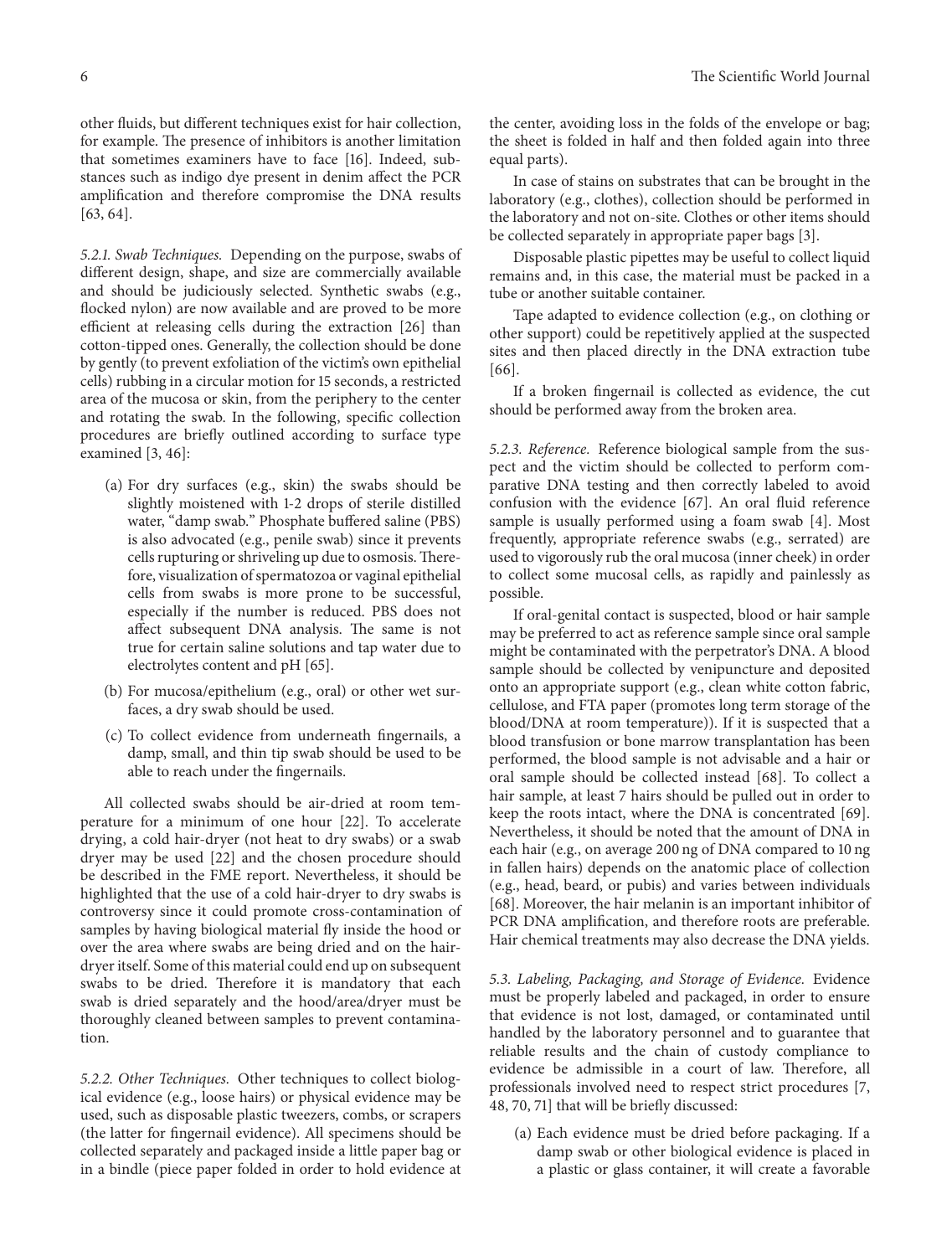environment to the development of bacteria and fungus, thus accelerating the degradation of DNA. If drying is not possible, evidence should be frozen (e.g., hygienic pads or tampons with blood).

- (b) Paper foldable racks, packages, or bags are preferred for biological evidence instead of plastic or glass containers, since paper allows remaining humidity to evaporate. Plastic or glass containers could be used to package physical evidence.
- (c) For debris such as hairs, leaves, and fibers, a bindle can be used and then put into a paper package (double packaged).
- (d) All evidence should be individually sealed.
- (e) Self-sealing envelopes or suitable adhesive should be used. If the glue is to be moistened, this procedure should be accomplished with tap water or soaked gauze and not saliva, to prevent the contamination of DNA.
- (f) Evidence should be clearly labeled with at least case number, victim's examiner's names, collection date and time, sample type, evidence number, and the location from which the evidence was collected on the victim's body. Ideally a barcode should be used.
- (g) The request forms should be carefully filled. In Figure 1 we present an example of a request form for Forensic Genetics in case of sexual assault.
- (h) The examiner should put the request form together with samples inside the respective kit before sealing it.
- (i) Packages should not be stapled and must be signed across the seal in order to detect possible fraud. A biohazard label must be affixed to the package if needed.
- (j) Each kit should be kept in a suitable and secure place with adequate environmental conditions (e.g., DNA samples are either stored in a refrigerator at 4<sup>∘</sup> C or a freezer at −20<sup>∘</sup> C to reduce microorganisms' growth rate and to avoid DNA degradation).
- (k) The kit should be shipped to the laboratory as soon as possible.
- (l) Regardless of the transportation means, it is important to ensure that samples are not exchanged/ switched from time of collection to receipt in the laboratory.
- (m) All individuals handling samples must sign appropriate chain of custody report to track documentation regarding date, time, and names.

# **6. Discussion**

Biological evidence is very important, especially in ASA, since it may prove the existence of sexual contact and lead to the identification of a perpetrator. Knowing and respecting the best practices of evidence management is essential to

ensure that evidence (sometimes found in low quantities) is not lost, destroyed, or contaminated and to guarantee reliable results and the admissibility of evidence in the court of law. Carelessness or ignorance of proper handling procedures can result in a sample unsuitable for analysis and in the acquittal of a perpetrator. With this work we intended to summarize and harmonize FME procedures with regard to evidence management for DNA analysis, specifically the selection, collection, packaging, storage, preservation, and transportation of the evidence to the laboratories. Knowing and respecting the good practices of evidence management is essential to ensure that it is not lost, destroyed, or contaminated and to guarantee reliable results and the admissibility of evidence in court of law. Carelessness or ignorance of proper handling procedures for biological evidence can result in an unfit sample for analysis and in the acquittal of the perpetrator. The victim is entitled to a fair judicial decision.

Finally, it is important to highlight all steps that any forensic medical expert should be aware of in the management of evidence for DNA analysis:

- (a) Sexual assault history and the physical observation which should guide the examiner for evidence collection (e.g., victim's activities between the sexual contact and the examination, victim's gender and age, and type of evidence).
- (b) Performing a proper collection, avoiding loss or contamination (specially cross-contamination).
- (c) Drying under suitable conditions.
- (d) Individualized packaging.
- (e) Sealing of containers.
- (f) Labeling and signing of packages.
- (g) Correct and complete filling out of forms requesting laboratory analysis.
- (h) Storing the evidence along with the request form into a kit box or appropriate envelope or bag, guaranteeing the adequate conditions of conservation and security.
- (i) Sealing of kits.
- (j) Labeling and signing kits; each kit must be assigned a number and must contain many labels printed with this number.
- (k) Adequate environmental and secure storage of kits.
- (l) Delivering to the forensic laboratory all kits and the sealed bag with clothing, accompanied with the chain of custody forms signed by all individuals.

#### **Conflict of Interests**

The authors report no declarations of interest.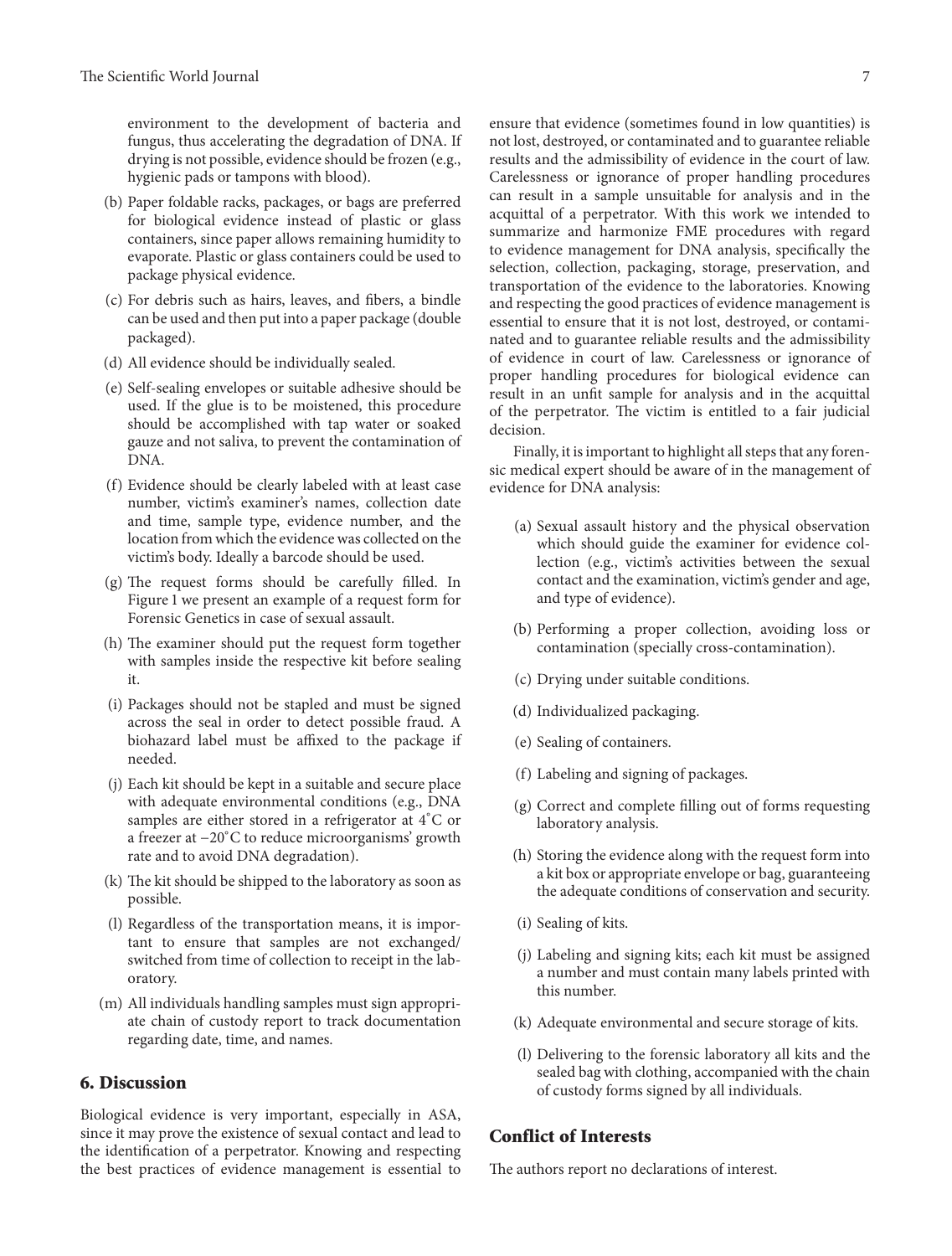| Forensic laboratory logotype      |                                                                                                                    | REQUEST OF FORENSIC GENETICS<br>IN ALLEGED SEXUAL ASSAULT |                  |        |                       | Using capital letter, fill the request<br>in a complete and accurate way |                 |  |  |
|-----------------------------------|--------------------------------------------------------------------------------------------------------------------|-----------------------------------------------------------|------------------|--------|-----------------------|--------------------------------------------------------------------------|-----------------|--|--|
| Kit<br>number:                    | Internal number (laboratory reserved):                                                                             |                                                           |                  |        |                       |                                                                          |                 |  |  |
|                                   | ENTITY THAT PERFORMED THE EVIDENCE COLLECTION                                                                      |                                                           |                  |        |                       |                                                                          |                 |  |  |
|                                   |                                                                                                                    |                                                           |                  |        |                       |                                                                          |                 |  |  |
| Process number:                   |                                                                                                                    |                                                           |                  |        |                       |                                                                          |                 |  |  |
| VICTIM IDENTIFICATION             |                                                                                                                    |                                                           |                  |        |                       |                                                                          |                 |  |  |
| Name:<br>HISTORY (RELEVANT NOTES) |                                                                                                                    |                                                           |                  |        | Age:                  | Gender:                                                                  | $M \Box F \Box$ |  |  |
|                                   |                                                                                                                    |                                                           |                  |        |                       |                                                                          |                 |  |  |
|                                   | Number of suspects: $1 \square 2 \square 3 \square 4 \square > 4 \square$ Unknown $\square$ Known $\square$ :      |                                                           |                  |        |                       |                                                                          |                 |  |  |
|                                   |                                                                                                                    |                                                           |                  |        |                       |                                                                          |                 |  |  |
|                                   |                                                                                                                    |                                                           |                  |        |                       |                                                                          |                 |  |  |
|                                   |                                                                                                                    |                                                           |                  |        |                       |                                                                          |                 |  |  |
|                                   | Is the victim menstruating: No $\square$ Yes $\square$                                                             |                                                           |                  |        |                       |                                                                          |                 |  |  |
|                                   | SUBMITTED SAMPLES AND OBJECTIVE                                                                                    |                                                           |                  |        |                       |                                                                          |                 |  |  |
|                                   | Underpants $\Box$ , used at the time of assault? $\Box$ , used after the assault? $\Box$ , others $\Box$ (indicate |                                                           |                  |        |                       |                                                                          |                 |  |  |
| Garments:                         |                                                                                                                    |                                                           |                  |        |                       |                                                                          |                 |  |  |
|                                   |                                                                                                                    |                                                           |                  |        |                       |                                                                          |                 |  |  |
|                                   | Collection paper used to strip the victim □ Data: _________________Hour: __________________________                |                                                           |                  |        |                       |                                                                          |                 |  |  |
|                                   | Type of evidence                                                                                                   |                                                           |                  |        |                       |                                                                          |                 |  |  |
|                                   | Local                                                                                                              |                                                           | Semen            | Saliva | Blood                 |                                                                          | Other           |  |  |
|                                   | Perioral                                                                                                           | $\Box$                                                    | □                | $\Box$ | □                     |                                                                          |                 |  |  |
|                                   | Oral                                                                                                               | $\Box$                                                    | □                | □      | □                     |                                                                          |                 |  |  |
|                                   | Hyponychium fingernails $\Box$                                                                                     |                                                           | □                | □      | □                     |                                                                          |                 |  |  |
| Number of swabs:                  | Skin                                                                                                               | $\Box$                                                    | □                | □      | □                     |                                                                          |                 |  |  |
|                                   | Perianal                                                                                                           | $\Box$                                                    | □                | □      | □                     |                                                                          |                 |  |  |
|                                   | Ano-rectal                                                                                                         | □                                                         | □                | □      | □                     |                                                                          |                 |  |  |
|                                   | External genitalia                                                                                                 | $\Box$                                                    | □                | □      | □                     |                                                                          |                 |  |  |
|                                   | Vagina                                                                                                             | $\Box$                                                    | □                | □      | □                     |                                                                          |                 |  |  |
|                                   | Cervix                                                                                                             | $\Box$                                                    | □                | □      | □                     |                                                                          |                 |  |  |
|                                   | Penis                                                                                                              | $\Box$                                                    | □                | □      | □                     |                                                                          |                 |  |  |
|                                   | Others                                                                                                             | $\Box$                                                    | □                | □      | □                     |                                                                          |                 |  |  |
|                                   | Head hair                                                                                                          | $\Box$                                                    | $\Box$ tress cut |        | $\Box$ combed (loose) |                                                                          |                 |  |  |
| Number of hairs:                  | Pubic hair                                                                                                         | $\Box$<br>$\Box$ combed (loose)<br>$\Box$ tress cut       |                  |        |                       |                                                                          |                 |  |  |
|                                   | $\Box$ combed (loose)<br>$\Box$<br>$\Box$ tress cut                                                                |                                                           |                  |        |                       |                                                                          |                 |  |  |
|                                   | Comb                                                                                                               | $\Box$                                                    |                  |        |                       |                                                                          |                 |  |  |
| Number of other                   |                                                                                                                    |                                                           |                  |        |                       |                                                                          |                 |  |  |
| evidence:                         |                                                                                                                    |                                                           |                  |        |                       |                                                                          |                 |  |  |
|                                   | Condom: found on-site $\square$ , on victim's body $\square$ , other:<br>Others: $\_\_$                            |                                                           |                  |        |                       |                                                                          |                 |  |  |
|                                   |                                                                                                                    |                                                           |                  |        |                       |                                                                          |                 |  |  |
|                                   | Victim's                                                                                                           |                                                           |                  |        |                       |                                                                          |                 |  |  |
| reference<br>samples              |                                                                                                                    |                                                           |                  |        |                       |                                                                          |                 |  |  |
| <b>OBSERVATIONS</b>               |                                                                                                                    |                                                           |                  |        |                       |                                                                          |                 |  |  |
|                                   |                                                                                                                    |                                                           |                  |        |                       |                                                                          |                 |  |  |
|                                   |                                                                                                                    |                                                           |                  |        |                       |                                                                          |                 |  |  |
| <b>EXAMINER</b>                   |                                                                                                                    |                                                           |                  |        |                       |                                                                          |                 |  |  |
| Name:                             |                                                                                                                    |                                                           | Signature:       |        |                       | Contact: _                                                               |                 |  |  |
|                                   |                                                                                                                    |                                                           |                  |        |                       |                                                                          |                 |  |  |

Figure 1: Forensic Genetics request form used for sexual assault cases.

### **Acknowledgments**

Ricardo Dinis-Oliveira acknowledges Fundação para a Ciência e a Tecnologia (FCT) for his Investigator Grant (IF/01147/2013). Authors are also thankful to Professor Laura Cainé and Dr. Maria João Porto of the National Institute of Legal Medicine and Forensic Sciences of Portugal, for

#### the relevant collaboration in preparing the Forensic Genetics request form for sexual assault cases.

### **References**

[1] V. Gomes, P. Jardim, F. Taveira, R. J. Dinis-Oliveira, and T. Magalhães, "Alleged biological father incest: a forensic approach,"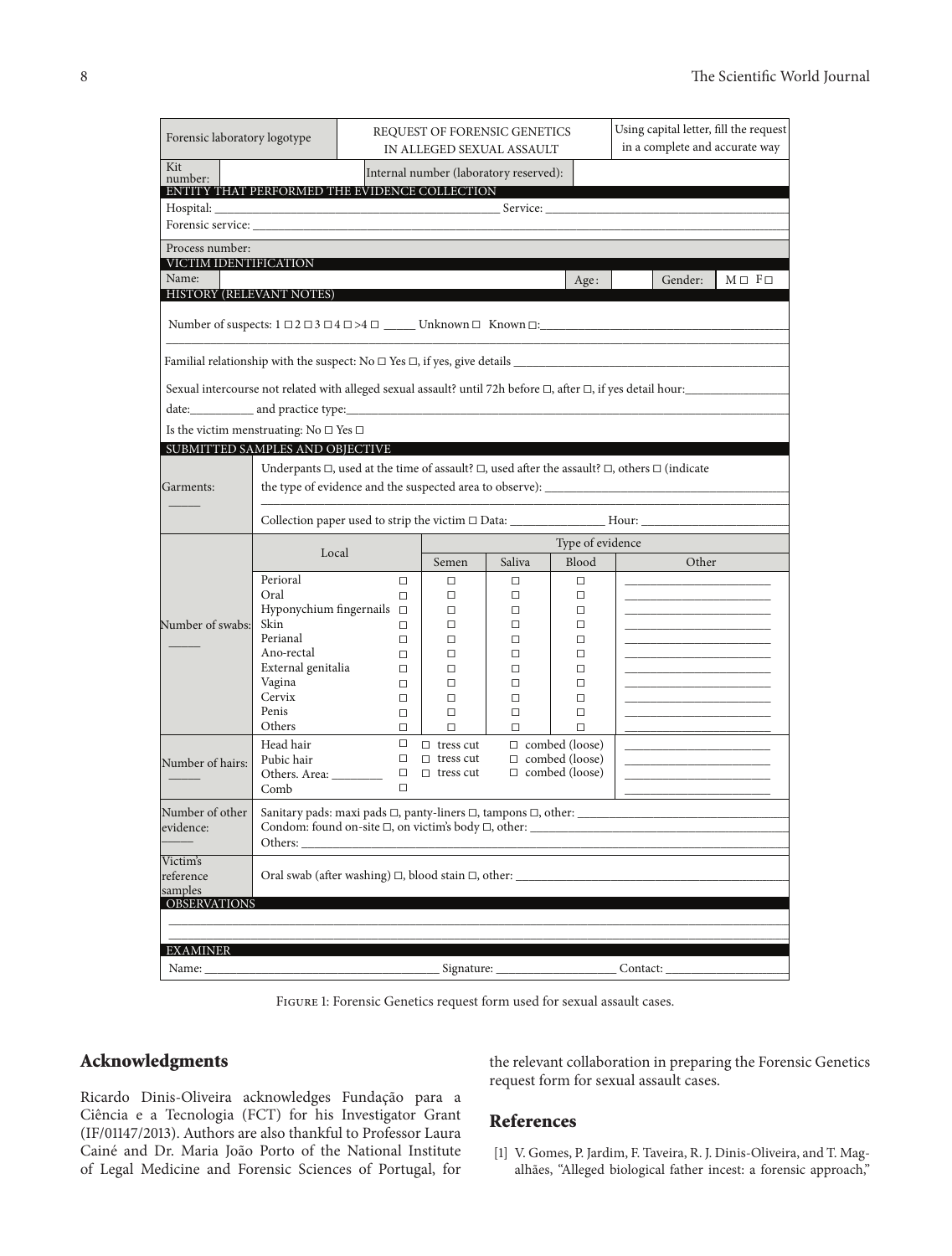*Journal of Forensic Sciences*, vol. 59, no. 1, pp. 255–259, 2014.

- [2] S. A. Connery, "Three decade old cold case murder solved with evidence from a sexual assault kit," *Journal of Forensic and Legal Medicine*, vol. 20, no. 4, pp. 355–356, 2013.
- [3] A. Burg, R. Kahn, and K. Welch, "DNA testing of sexual assault evidence: the laboratory perspective," *Journal of Forensic Nursing*, vol. 7, no. 3, pp. 145–152, 2011.
- [4] M. Newton, "The forensic aspects of sexual violence," *Best Practice and Research: Clinical Obstetrics and Gynaecology*, vol. 27, no. 1, pp. 77–90, 2013.
- [5] D. Johnson, J. Peterson, I. Sommers, and D. Baskin, "Use of forensic science in investigating crimes of sexual violence: contrasting its theoretical potential with empirical realities," *Violence Against Women*, vol. 18, no. 2, pp. 193–222, 2012.
- [6] T. Magalhães and D. N. Vieira, Abuso & Negligência, Sociedade Portuguesa para o Estudo da Criança Abusada e Negligenciada, Maia, Portugal, 2013.
- [7] J. M. Butler, *Forensic DNA Typing: Biology, Technology, and Genetics of STR Markers*, Academic Press, 2005.
- [8] M. L. Acosta, "Collecting evidence for domestic and sexual assault: highlighting violence against women in health care system interventions," *International Journal of Gynecology & Obstetrics*, vol. 78, supplement 1, pp. S99–S104, 2002.
- [9] H. C. Lee and C. Ladd, "Preservation and collection of biological evidence," *Croatian Medical Journal*, vol. 42, no. 3, pp. 225– 228, 2001.
- [10] J. J. Raymond, R. A. H. van Oorschot, P. R. Gunn, S. J. Walsh, and C. Roux, "Trace evidence characteristics of DNA: a preliminary investigation of the persistence of DNA at crime scenes," *Forensic Science International: Genetics*, vol. 4, no. 1, pp. 26–33, 2009.
- [11] W. R. Bozzo, A. G. Colussi, M. I. Ortiz, and M. M. Lojo, "DNA recovery from different evidences in 300 cases of sexual assault," *Forensic Science International: Genetics Supplement Series*, vol. 2, no. 1, pp. 141–142, 2009.
- [12] S. A. Montpetit, I. T. Fitch, and P. T. O'Donnell, "A simple automated instrument for DNA extraction in forensic casework," *Journal of Forensic Sciences*, vol. 50, no. 3, pp. 555–563, 2005.
- [13] M. Benecke, "Forensic DNA samples-collection and handling," in *Encyclopedia of Medical Genomics and Proteomics*, J. Fuchs and M. Podda, Eds., pp. 500–504, CRC Press, New York, NY, USA, 2004.
- [14] J. Horswell, "Crime scene investigation," in*The Practice of Crime Scene Investigation*, J. Robertson, Ed., pp. 30–73, CRC Press, Boca Raton, Fla, USA, 2004.
- [15] E. Locard, *L'Enquête Criminelle et les Méthodes Scientifiques*, Ernest Flammarion, Paris, France, 1920.
- [16] T. J. Verdon, R. J. Mitchell, and R. A. H. van Oorschot, "The influence of substrate on DNA transfer and extraction efficiency," *Forensic Science International: Genetics*, vol. 7, no. 1, pp. 167–175, 2013.
- [17] J. E. Allard, A. Baird, G. Davidson et al., "A comparison of methods used in the UK and Ireland for the extraction and detection of semen on swabs and cloth samples," *Science and Justice*, vol. 47, no. 4, pp. 160–167, 2007.
- [18] A. J. Loeve, R. A. C. Bilo, E. Emirdag, M. Sharify, F. W. Jansen, and J. Dankelman, "In vitro validation of vaginal sampling in rape victims: the problem of Locard's principle," *Forensic Science, Medicine, and Pathology*, vol. 9, no. 2, pp. 154–162, 2013.
- [19] R. K. B. Farmen, I. Haukeli, P. Ruoff, and E. S. Frøyland, "Assessing the presence of female DNA on post-coital penile swabs: relevance to the investigation of sexual assault," *Journal of Forensic and Legal Medicine*, vol. 19, no. 7, pp. 386–389, 2012.
- [20] J. A. Adams, "Guidelines for medical care of children evaluated for suspected sexual abuse: an update for 2008," *Current Opinion in Obstetrics and Gynecology*, vol. 20, no. 5, pp. 435– 441, 2008.
- [21] A. Tandon, K. Sircar, A. Chowdhry, and D. Babiani, "Comparative analysis of lip and finger print patterns for sex determination,"*The Journal of Forensic Odonto-Stomatology*, vol. 31, article 120, 2013.
- [22] J. Lavelle, "Forensic evidence collection," in *Child Maltreatment: A Clinical Guide and Reference*, A. P. Giardino and R. Alexander, Eds., pp. 856–860, Medical Publishing, St. Louis, Mo, USA, 2005.
- [23] D. Sweet, M. Lorente, J. A. Lorente, A. Valenzuela, and E. Villanueva, "An improved method to recover saliva from human skin: the double swab technique," *Journal of Forensic Sciences*, vol. 42, no. 2, pp. 320–322, 1997.
- [24] N. Khaldi, A. Miras, K. Botti, L. Benali, and S. Gromb, "Evaluation of three rapid detection methods for the forensic identification of seminal fluid in rape cases," *Journal of Forensic Sciences*, vol. 49, no. 4, pp. 749–753, 2004.
- [25] K. Kaarstad, M. Rohde, J. Larsen, B. Eriksen, and J. L. Thomsen, "The detection of female DNA from the penis in sexual assault cases," *Journal of Forensic and Legal Medicine*, vol. 14, no. 3, pp. 159–160, 2007.
- [26] C. C. G. Benschop, D. C. Wiebosch, A. D. Kloosterman, and T. Sijen, "Post-coital vaginal sampling with nylon flocked swabs improves DNA typing," *Forensic Science International: Genetics*, vol. 4, no. 2, pp. 115–121, 2010.
- [27] E. Kafarowski, A. M. Lyon, and M. M. Sloan, "The retention and transfer of spermatozoa in clothing by machine washing," *Journal of the Canadian Society of Forensic Science*, vol. 29, no. 1, pp. 7–11, 1996.
- [28] H. Brayley-Morris, A. Sorrell, A. P. Revoir, G. E. Meakin, D. S. Court, and R. M. Morgan, "Persistence of DNA from laundered semen stains: implications for child sex trafficking cases," *Forensic Science International: Genetics*, vol. 19, pp. 165– 171, 2015.
- [29] J. Anderst, "The forensic evidence kit," in *Child Abuse and Neglect: Diagnosis, Treatment, and Evidence*, C. Jenny, Ed., pp. 106–111, Elsevier Saunders, St. Louis, Mo, USA, 2011.
- [30] J. E. Gould, J. W. Overstreet, and F. W. Hanson, "Assessment of human sperm function after recovery from the female reproductive tract," *Biology of Reproduction*, vol. 31, no. 5, pp. 888–894, 1984.
- [31] N. Kellogg, "The evaluation of sexual abuse in children," *Pediatrics*, vol. 116, no. 2, pp. 506–512, 2005.
- [32] M. F. Pinheiro, "Agressões sexuais," in CSI Criminal, L. Cainé and M. F. Pinheiro, Eds., pp. 41–57, Universidade Fernando Pessoa, Porto, Portugal, 2008.
- [33] P. Hardinge, J. Allard, A. Wain, and S. Watson, "Optimisation of choline testing using Florence Iodine reagent, including comparative sensitivity and specificity with PSA and AP tests," *Science & Justice*, vol. 53, no. 1, pp. 34–40, 2013.
- [34] W. T. O'Donohue and J. H. Geer, *The Sexual Abuse of Children: Clinical Issues*, Lawrence Erlbaum Associates, New York, NY, USA, 1992.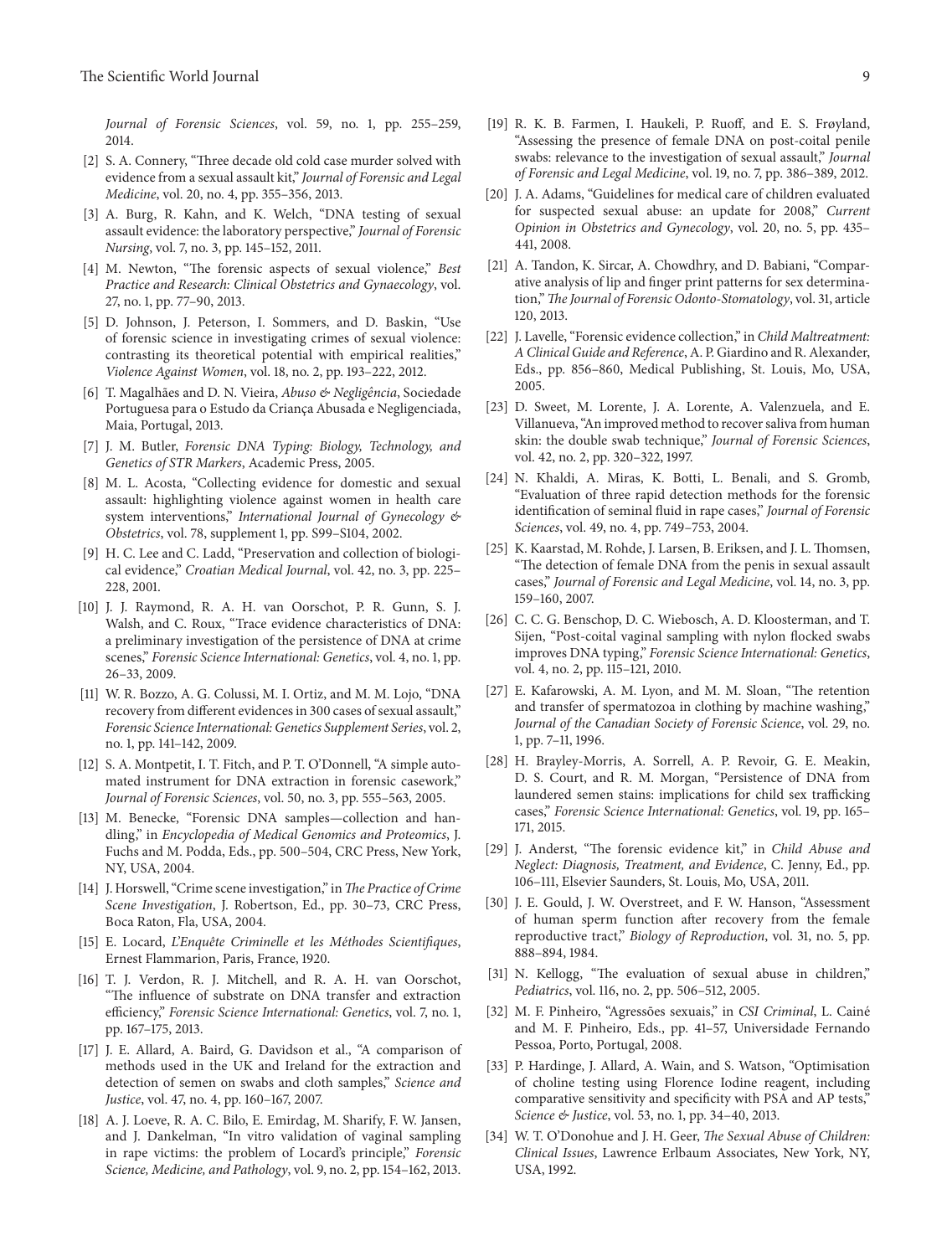- [35] J. Lewis, A. Baird, C. McAlister et al., "Improved detection of semen by use of direct acid phosphatase testing," *Science & Justice*, vol. 53, no. 4, pp. 385–394, 2013.
- [36] H. C. B. Graves, G. F. Sensabaugh, and E. T. Blake, "Postcoital detection of a male-specific semen protein: application to the investigation of rape," *The New England Journal of Medicine*, vol. 312, no. 6, pp. 338–343, 1985.
- [37] J. P. Simich, S. L. Morris, R. L. Klick, and K. Rittenhouse-Diakun, "Validation of the use of a commercially available kit for the identification of prostate specific antigen (PSA) in semen stains," *Journal of Forensic Sciences*, vol. 44, no. 6, pp. 1229–1231, 1999.
- [38] A. Wasserstrom, D. Frumkin, A. Davidson, M. Shpitzen, Y. Herman, and R. Gafny, "Demonstration of DSI-semen—a novel DNA methylation-based forensic semen identification assay," *Forensic Science International: Genetics*, vol. 7, no. 1, pp. 136–142, 2013.
- [39] J. Kenna, M. Smyth, L. McKenna, C. Dockery, and S. D. McDermott, "The recovery and persistence of salivary DNA on human skin," *Journal of Forensic Sciences*, vol. 56, no. 1, pp. 170– 175, 2011.
- [40] E. Anzai-Kanto, M. H. Hirata, R. D. C. Hirata, F. D. Nunes, R. F. H. Melani, and R. N. Oliveira, "DNA extraction from human saliva deposited on skin and its use in forensic identification procedures," *Brazilian Oral Research*, vol. 19, no. 3, pp. 216–222, 2005.
- [41] N. Kamodyová, J. Durdiaková, P. Celec et al., "Prevalence and persistence of male DNA identified in mixed saliva samples after intense kissing," *Forensic Science International: Genetics*, vol. 7, no. 1, pp. 124–128, 2013.
- [42] P. Wiegand, T. Bajanowski, and B. Brinkmann, "DNA typing of debris from fingernails," *International Journal of Legal Medicine*, vol. 106, no. 2, pp. 81–83, 1993.
- [43] O. Cook and L. Dixon, "The prevalence of mixed DNA profiles in fingernail samples taken from individuals in the general population," *Forensic Science International: Genetics*, vol. 1, no. 1, pp. 62–68, 2007.
- [44] M.-J. Mann, "Hair transfers in sexual assault: a six-year case study," *Journal of Forensic Sciences*, vol. 35, no. 4, pp. 951–955, 1990.
- [45] D. L. Exline, F. P. Smith, and S. G. Drexler, "Frequency of pubic hair transfer during sexual intercourse," *Journal of Forensic Sciences*, vol. 43, no. 3, pp. 505–508, 1998.
- [46] R. A. Wickenheiser, "Trace DNA: a review, discussion of theory, and application of the transfer of trace quantities of DNA through skin contact," *Journal of Forensic Sciences*, vol. 47, no. 3, pp. 442–450, 2002.
- [47] K. G. de Bruin, S. M. Verheij, M. Veenhoven, and T. Sijen, "Comparison of stubbing and the double swab method for collecting offender epithelial material from a victim's skin," *Forensic Science International: Genetics*, vol. 6, no. 2, pp. 219– 223, 2012.
- [48] T. Magalhães, C. S. Ribeiro, P. Jardim, and D. N. Vieira, "Forensic procedures: for interview physical exam and evidence collection in children and young people victims of physical and/or sexual abuse," *Acta Medica Portuguesa*, vol. 24, no. 2, pp. 339–348, 2011.
- [49] M. Hochmeister and J. Ferrel, *Sexual Assault. The Health Care Response. A Complete Guide to the Forensic Examination and Evidence Collection of the Adult Sexual Assault Patient*, Institute of Legal Medicine, University of Berne, 1999.
- [50] J. M. Butler, *Advanced Topics in Forensic DNA Typing: Methodology*, Academic Press, London, UK, 2012.
- [51] D. J. Balding and J. Buckleton, "Interpreting low template DNA profiles," *Forensic Science International: Genetics*, vol. 4, no. 1, pp. 1–10, 2009.
- [52] R. A. H. van Oorschot, S. Treadwell, J. Beaurepaire, N. L. Holding, and R. J. Mitchell, "Beware of the possibility of fingerprinting techniques transferring DNA," *Journal of Forensic Sciences*, vol. 50, no. 6, pp. 1417–1422, 2005.
- [53] K. Sullivan, P. Johnson, D. Rowlands, and H. Allen, "New developments and challenges in the use of the UK DNA database: addressing the issue of contaminated consumables," *Forensic Science International*, vol. 146, supplement, pp. S175– S176, 2004.
- [54] A. L. Poy and R. A. H. van Oorschot, "Trace DNA presence, origin, and transfer within a forensic biology laboratory and its potential effect on casework," *Journal of Forensic Identification*, vol. 56, no. 4, pp. 558–576, 2006.
- [55] C. Jenny, "Forensic examination: the role of the physician as 'medical detective" in *Evaluation of the Sexually Abused Child*, A. Heger, S. J. Emans, and D. Muram, Eds., pp. 79–93, Oxford University Press, Oxford, UK, 2nd edition, 2000.
- [56] C. Jenny and J. E. Crawford-Jakubiak, "The evaluation of children in the primary care setting when sexual abuse is suspected," *Pediatrics*, vol. 132, no. 2, pp. e558–e567, 2013.
- [57] N. Lynnerup, H. Hjalgrim, and B. Eriksen, "Routine use of ultraviolet light in medicolegal examinations to evaluate stains and skin trauma," *Medicine, Science and the Law*, vol. 35, no. 2, pp. 165–168, 1995.
- [58] L. Chris and S. Milutin, "Application of forensic light sources at the crime scene," in *The Practice of Crime Scene Investigation*, pp. 97–124, CRC Press, 2004.
- [59] K. A. Santucci, D. G. Nelson, K. K. McQuillen, S. J. Duffy, and J. G. Linakis, "Wood's lamp utility in the identification of semen," *Pediatrics*, vol. 104, no. 6, pp. 1342–1344, 1999.
- [60] N. Vandenberg and R. A. H. van Oorschot, "The use of Polilight in the detection of seminal fluid, saliva, and bloodstains and comparison with conventional chemical-based screening tests," *Journal of Forensic Sciences*, vol. 51, no. 2, pp. 361–370, 2006.
- [61] M. Stoilovic, "Detection of semen and blood stains using Polilight as a light source," *Forensic Science International*, vol. 51, no. 2, pp. 289–296, 1991.
- [62] H. Kobus, E. Silenieks, and J. Scharnberg, "Improving the effectiveness of fluorescence for the detection of semen stains on fabrics," *Journal of Forensic Sciences*, vol. 47, no. 4, pp. 819– 823, 2002.
- [63] D. J. Broemeling, J. Pel, D. C. Gunn et al., "An instrument for automated purification of nucleic acids from contaminated forensic samples," *Journal of the Association for Laboratory Automation*, vol. 13, no. 1, pp. 40–48, 2008.
- [64] A. Larkin and S. A. Harbison, "An improved method for STR analysis of bloodstained denim," *International Journal of Legal Medicine*, vol. 112, no. 6, pp. 388–390, 1999.
- [65] E. Baxter Jr., *Complete Crime Scene Investigation Handbook*, CRC Press, Boca Raton, Fla, USA, 2015.
- [66] D. Hall and M. Fairley, "A single approach to the recovery of DNA and firearm discharge residue evidence," *Science & Justice*, vol. 44, no. 1, pp. 15–19, 2004.
- [67] P. Jardim, A. Santos, and T. Magalhães, "Colheita e gestão de amostras biológicas para estudos genéticos em caso de suspeita de crime sexual," in *Genetica Forense: Prespectivas ´*